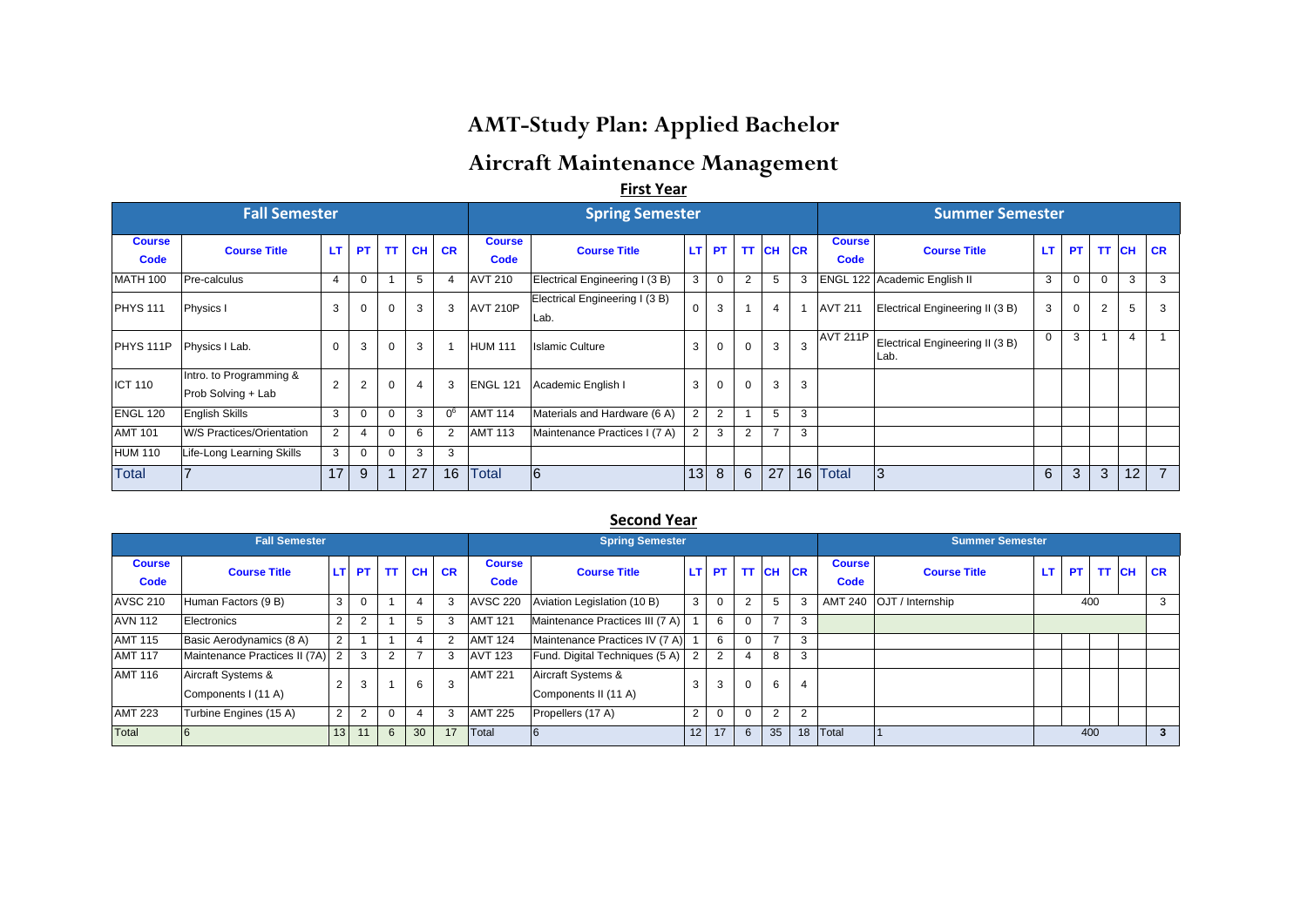## **Aeromechanic**

## **Third Year**

|                       | <b>Fall Semester</b>                       |                |         |                |           |           |                       | <b>Spring Semester</b>                  |                |           |                |                |                |                       | <b>Summer Semester</b>                       |     |                |    |           |
|-----------------------|--------------------------------------------|----------------|---------|----------------|-----------|-----------|-----------------------|-----------------------------------------|----------------|-----------|----------------|----------------|----------------|-----------------------|----------------------------------------------|-----|----------------|----|-----------|
| <b>Course</b><br>Code | <b>Course Title</b>                        |                |         | LT PT TT       | <b>CH</b> | <b>CR</b> | <b>Course</b><br>Code | <b>Course Title</b>                     | LT.            | <b>PT</b> | <b>TT</b>      | <b>CH CR</b>   |                | <b>Course</b><br>Code | <b>Course Title</b>                          | LT. | PT TT CH       |    | <b>CR</b> |
| <b>AMT 211</b>        | Materials & Hardware I (6 B1)              | $\mathcal{D}$  | 3       | $\Omega$       | 5         |           | <b>AMT 222</b>        | Mat. & Hardware II (6 B1)               | 2              |           | 2              | 5              | 3              |                       | <b>ENGL 211 Public English</b>               |     | 6              |    |           |
| <b>AMT 214</b>        | Aerodynamics (8 B1)                        | 3              |         | $\overline{2}$ | 6         |           | <b>AMT 217</b>        | Maintenance Practices II (7 B1)         | $\overline{2}$ | 3         | $\overline{2}$ | -              | 3              |                       | AVSC 225 Aviation Legislation - GCAA         | 3   | $\overline{2}$ | 5  |           |
| <b>AMT 215</b>        | Maintenance Practices I (7 B1)             | 2              | 3       | 2              |           |           | <b>AMT 234</b>        | Air. Systems & Components II<br>(11 B1) | 3              |           | 4              | 8              | 3              | <b>HUM 402</b>        | Creativity, Innovation &<br>Entrepreneurship | 3   | $\Omega$       | 3  | 3         |
| <b>AVT 311</b>        | Electronic Communication<br>Technology     |                | 3       | $\Omega$       | 5         |           | <b>AMT 324</b>        | Turbine Engines (15 B1) with<br>Lab.    | $\overline{2}$ | 3         | 3              | 8              | 3              |                       |                                              |     |                |    |           |
| <b>AVT 321</b>        | Digital Techniques I (5 B1)                | $\overline{2}$ | 3       |                | 6         |           | <b>AMT 336</b>        | Propellers (17 B1)                      | 2              |           |                | $\overline{4}$ | $\overline{2}$ |                       |                                              |     |                |    |           |
| <b>AMT 230</b>        | Aircraft Systems &<br>Components I (11 B1) | 3              |         | 2              | 6         |           | <b>HUM 112</b>        | <b>Emirates Society and Culture</b>     | 3              | $\Omega$  | $\Omega$       | 3              | 3              |                       |                                              |     |                |    |           |
| Total                 |                                            |                | $14$ 14 |                | 35        | 18        | Total                 | I O                                     | 16             | 9         |                | 35             | 17             | Total                 |                                              |     | 8              | 15 |           |

#### **Forth Year**

|                       | <b>Fall Semester</b>                                        |     |           |          |           |           |                       | <b>Spring Semester</b>                           |    |             |             |                |    |                       | <b>Summer Semester</b> |    |           |       |           |
|-----------------------|-------------------------------------------------------------|-----|-----------|----------|-----------|-----------|-----------------------|--------------------------------------------------|----|-------------|-------------|----------------|----|-----------------------|------------------------|----|-----------|-------|-----------|
| <b>Course</b><br>Code | <b>Course Title</b>                                         | LT. | <b>PT</b> | TT I     | <b>CH</b> | <b>CR</b> | <b>Course</b><br>Code | <b>Course Title</b>                              |    |             |             | LT PT TT CH CR |    | <b>Course</b><br>Code | <b>Course Title</b>    | LT | <b>PT</b> | TT CH | <b>CR</b> |
| <b>AMT 403</b>        | Principle of Business for<br>Engineers                      | 3   | 0         |          | 3         | 3         | <b>AMT 406</b>        | <b>Inspection Procedures</b>                     | 3  | 0           | $\mathbf 0$ | 3              | 3  |                       |                        |    |           |       |           |
| <b>AMT 404</b>        | <b>Aviation Maintenance</b><br>Technology and<br>Management | 3   | 0         | $\Omega$ | 3         | 3         | <b>AMT 407</b>        | Aircraft Line, Base and<br>Component Maintenance | 3  | 0           | $\mathbf 0$ | 3              | 3  |                       |                        |    |           |       |           |
| <b>AMT 405</b>        | Aircraft Structural Analysis                                | 3   | 0         |          | 3         | 3         | <b>AMT 408</b>        | Aviation Inventory and<br>Logistics              | 3  | 0           | $\mathbf 0$ | 3              | 3  |                       |                        |    |           |       |           |
| <b>AMT 420</b>        | Graduation Project - Part I                                 |     | $\Omega$  |          |           |           | <b>AMT 420</b>        | Graduation Project - Part II                     | 3  | $\mathbf 0$ | $\Omega$    | 3              | 3  |                       |                        |    |           |       |           |
|                       | Elective I                                                  | 3   |           |          | 3         | 3         |                       | Elective II                                      | 3  | $\mathbf 0$ | $\mathbf 0$ | 3              | 3  |                       |                        |    |           |       |           |
|                       |                                                             |     |           |          |           |           |                       | Elective III                                     | 3  | $\Omega$    | $\Omega$    | 3              | 3  |                       |                        |    |           |       |           |
| Total                 |                                                             | 15  | $\Omega$  |          | 15        | 15        | Total                 | 6                                                | 16 | $\Omega$    | $\Omega$    | 16             | 16 |                       |                        |    |           |       |           |

**ABAMM Total Credits: 150 Cr. Hrs**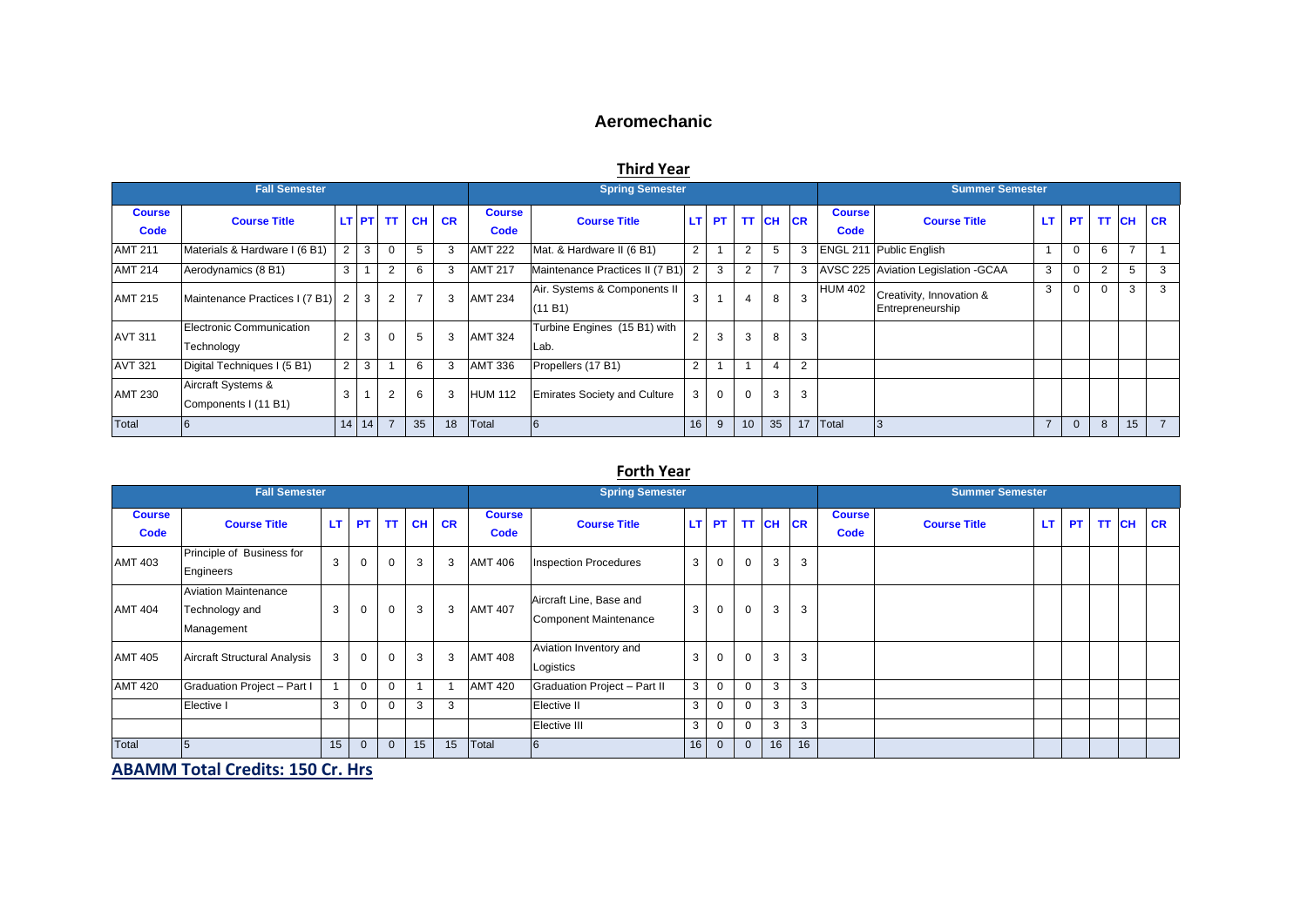## **Avionics**

### **Third Year**

|                       | <b>Fall Semester</b>                   |                |                 |                |    |                |                       | <b>Spring Semester</b>              |                      |          |                |                |    |                       | <b>Summer Semester</b>                       |           |           |       |    |                |
|-----------------------|----------------------------------------|----------------|-----------------|----------------|----|----------------|-----------------------|-------------------------------------|----------------------|----------|----------------|----------------|----|-----------------------|----------------------------------------------|-----------|-----------|-------|----|----------------|
| <b>Course</b><br>Code | <b>Course Title</b>                    |                |                 |                |    | LT PT TT CH CR | <b>Course</b><br>Code | <b>Course Title</b>                 |                      |          |                | LT PT TT CH CR |    | <b>Course</b><br>Code | <b>Course Title</b>                          | <b>LT</b> | <b>PT</b> | TT CH |    | <b>CR</b>      |
| <b>AMT 211</b>        | Materials & Hardware I (6 B1)          | $\overline{2}$ | 3               | $\Omega$       | 5  |                | <b>AMT 222</b>        | Mat. & Hardware II (6 B1)           | $\mathbf{2}^{\circ}$ |          | 2              | 5              |    |                       | ENGL 211 Public English                      |           | 0         | 6     |    |                |
| <b>AMT 214</b>        | Aerodynamics (8 B1)                    | 3              |                 | $\overline{2}$ | 6  |                | <b>AMT 217</b>        | Maintenance Practices II (7 B1) 2   |                      | 3        | $\overline{2}$ |                |    |                       | AVSC 225 Aviation Legislation - GCAA         | 3         | $\Omega$  | 2     | 5  |                |
| <b>AMT 215</b>        | Maintenance Practices I (7 B1) 2       |                | 3               | $\overline{2}$ |    |                | AVT 333               | Avionics Systems II (13 B2)         | 3                    | 3        | 2              | 8              |    | <b>HUM 402</b>        | Creativity, Innovation &<br>Entrepreneurship | 3         | $\Omega$  | 0     | 3  |                |
| <b>AVT 311</b>        | Electronic Communication<br>Technology | 2              | 3               | $\Omega$       | 5  |                | <b>AVT 326</b>        | Props and FADEC (14 B2)             | 3                    |          | $\Omega$       |                | 3  |                       |                                              |           |           |       |    |                |
| <b>AVT 321</b>        | Digital Techniques I (5 B1)            | $\overline{2}$ | 3               |                | 6  |                | <b>HUM 112</b>        | <b>Emirates Society and Culture</b> | 3                    | $\Omega$ | $\Omega$       | 3              | 3  |                       |                                              |           |           |       |    |                |
| <b>AVT 327</b>        | Avionics Systems I (13 B2)             | 3              | 3               | $\overline{2}$ | 8  |                |                       |                                     |                      |          |                |                |    |                       |                                              |           |           |       |    |                |
| Total                 |                                        | 13             | 16 <sup>1</sup> | 8              | 37 | 19             | Total                 | 5                                   | 12                   | 8        |                | 25             | 16 | <b>T</b> otal         |                                              |           | $\Omega$  | 8     | 15 | $\overline{7}$ |

#### **Forth Year**

|                              | <b>Fall Semester</b>                                          |    |                |              |           |           |                              | <b>Spring Semester</b>                                   |                |              |             |                |    |                              | <b>Summer Semester</b> |    |          |           |
|------------------------------|---------------------------------------------------------------|----|----------------|--------------|-----------|-----------|------------------------------|----------------------------------------------------------|----------------|--------------|-------------|----------------|----|------------------------------|------------------------|----|----------|-----------|
| <b>Course</b><br><b>Code</b> | <b>Course Title</b>                                           | LT | <b>PT</b>      | TT           | <b>CH</b> | <b>CR</b> | <b>Course</b><br><b>Code</b> | <b>Course Title</b>                                      |                |              |             | LT PT TT CH CR |    | <b>Course</b><br><b>Code</b> | <b>Course Title</b>    | LT | PT TT CH | <b>CR</b> |
| <b>AVT 401</b>               | Avionics and<br><b>Instrumentation Systems</b><br>Maintenance | 3  | $\mathbf 0$    | $\Omega$     | 3         | 3         | <b>AMT 406</b>               | <b>Inspection Procedures</b>                             | 3              | $\mathbf 0$  | $\mathbf 0$ | 3              | 3  |                              |                        |    |          |           |
| <b>AMT 403</b>               | Principle of Business for<br>Engineers                        | 3  | $\Omega$       | $\Omega$     | 3         | 3         | <b>AMT 407</b>               | Aircraft Line, Base and<br><b>Components Maintenance</b> | 3              | $\mathbf 0$  | 0           | 3              | 3  |                              |                        |    |          |           |
| <b>AMT 404</b>               | <b>Aviation Maintenance</b><br>Technology and<br>Management   | 3  | $\Omega$       | $\Omega$     | 3         | 3         | <b>AMT 408</b>               | Aviation Inventory and<br>Logistics                      | 3              | $\mathbf 0$  | $\Omega$    | 3              | 3  |                              |                        |    |          |           |
| <b>AMT 420</b>               | Graduation Project - Part I                                   |    | $\Omega$       | $\Omega$     |           |           | <b>AMT 420</b>               | Graduation Project - Part II                             | 3 <sup>1</sup> | $\mathbf 0$  | $\Omega$    | 3              | 3  |                              |                        |    |          |           |
|                              | Elective I                                                    | 3  | $\Omega$       | $\Omega$     | 3         | 3         |                              | Elective II                                              | 3              | 0            | $\Omega$    | 3              | 3  |                              |                        |    |          |           |
|                              |                                                               |    |                |              |           |           |                              | Elective III                                             | 3              | $\mathbf 0$  | $\mathbf 0$ | 3              | 3  |                              |                        |    |          |           |
| Total                        |                                                               | 15 | $\overline{0}$ | $\mathbf{0}$ | 15        | 15        | Total                        | 6                                                        | 16             | $\mathbf{0}$ | $\Omega$    | 16             | 16 |                              |                        |    |          |           |

**ABAMM Total Credits: 150 Cr. Hrs**